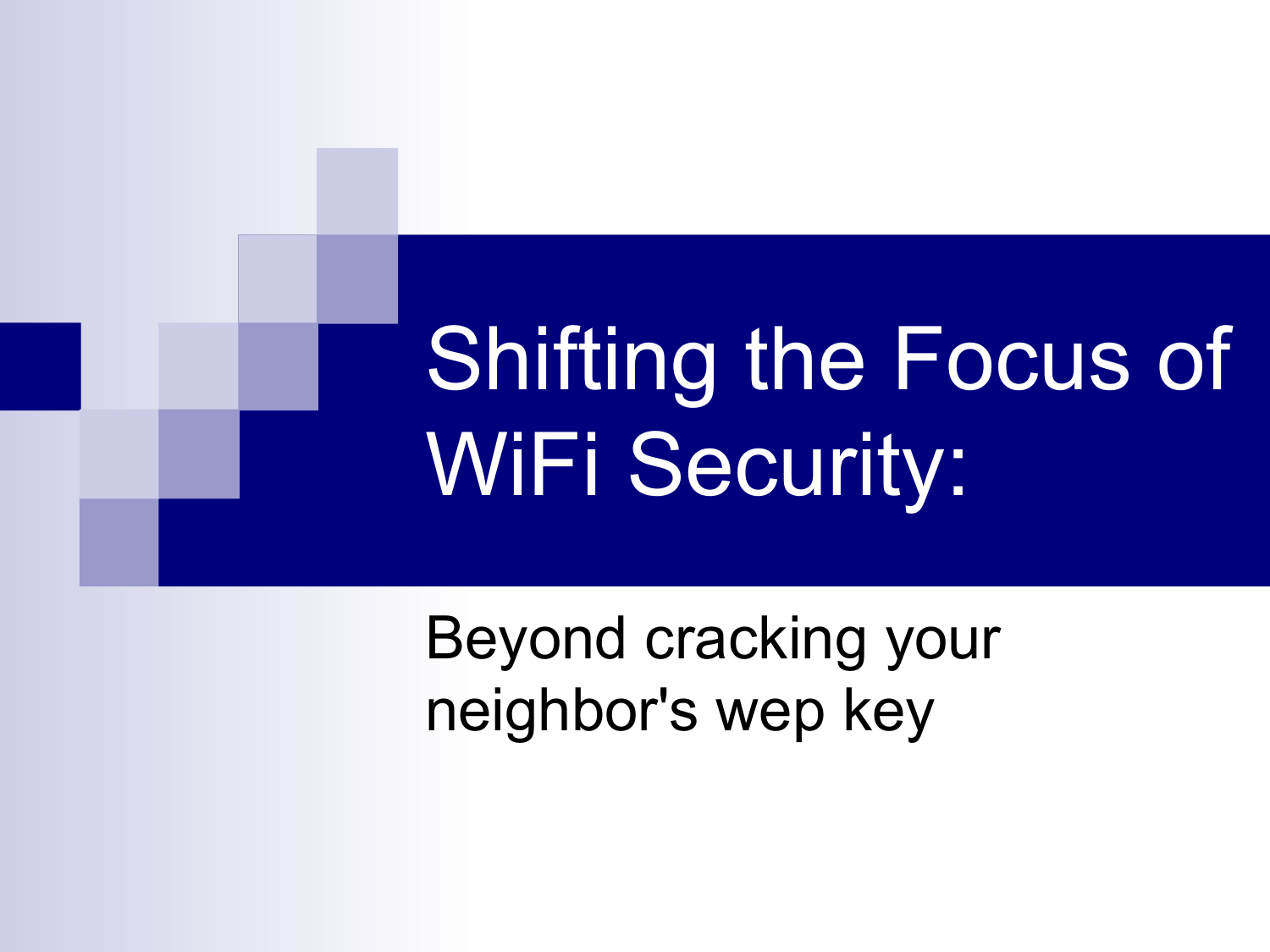#### Who are we and why do you care?

■ Thomas "Mister X" d'Otreppe de Bouvette **□Founder of Aircrack-ng** 

■ Rick "Zero Chaos" Farina Aircrack-ng Team Member Embedded Development □FD: Also works for a WIPS Vendor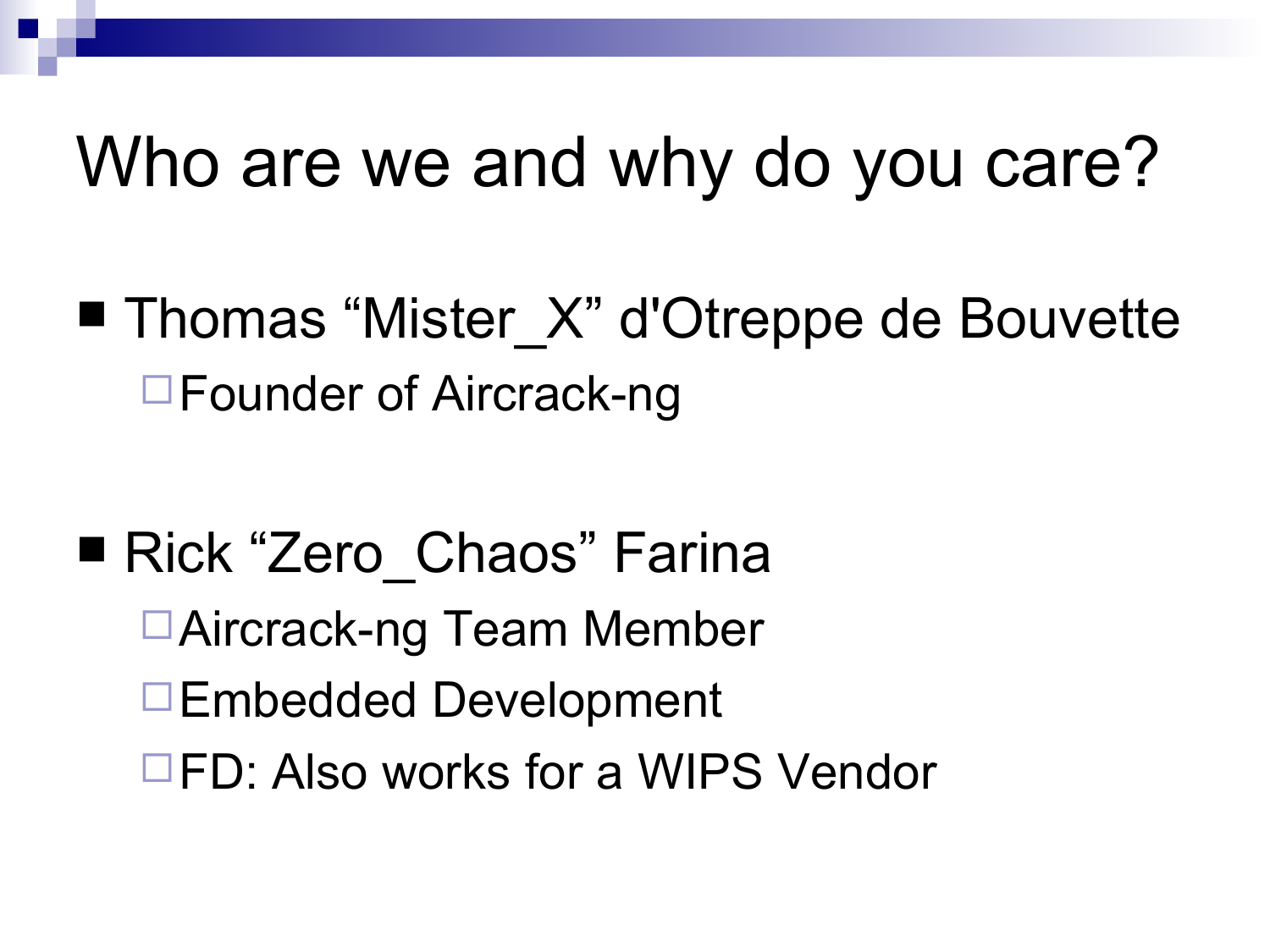## DISCLAIMER:

Some of the topics in this presentation may be used to break the law in new and exciting ways…

of course we do not recommend breaking the law and it is your responsibility to check your local laws and abide by them. DO NOT blame us when a three letter

organization knocks on your door.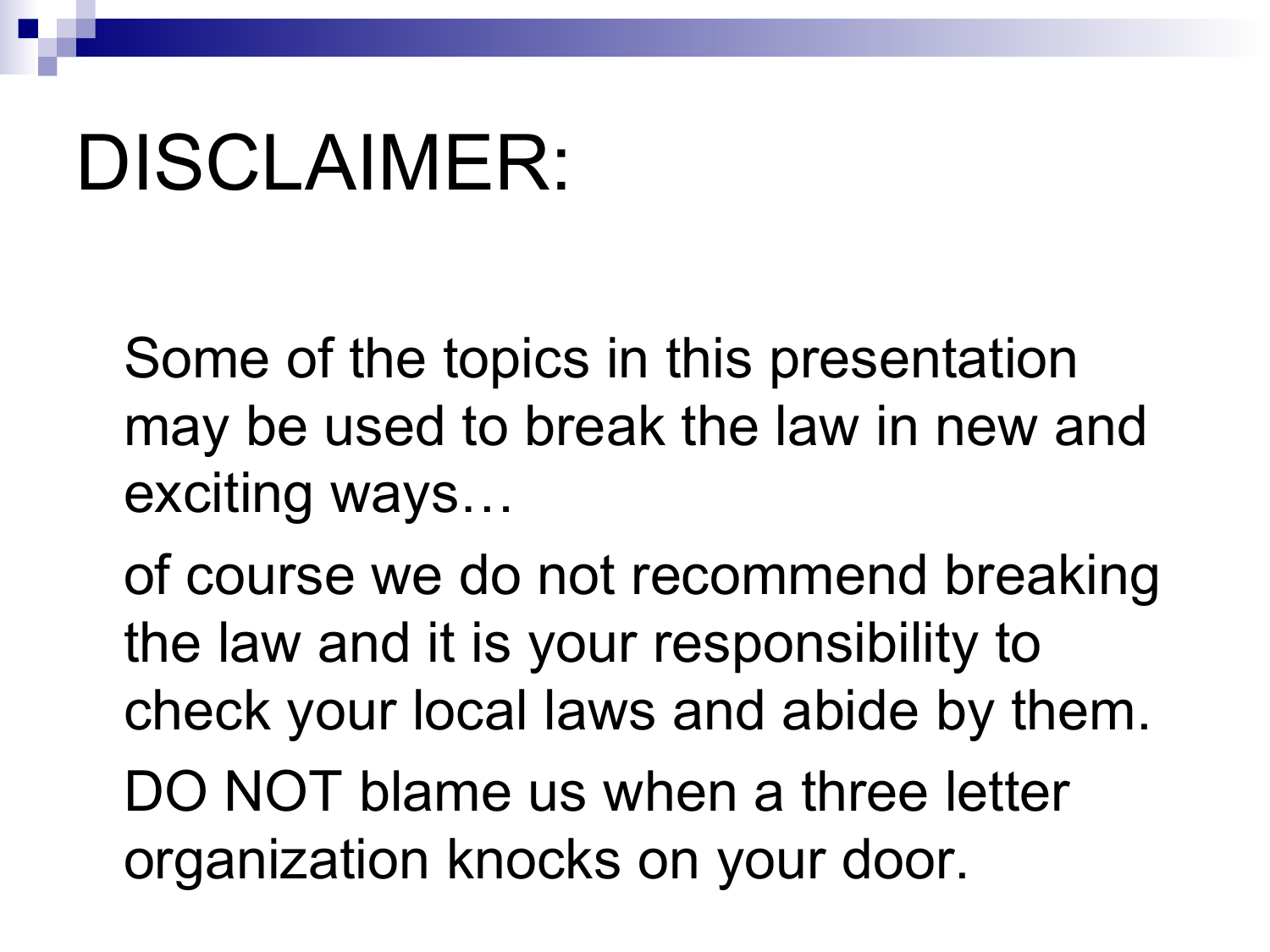#### History of WEP Attacks / Why it doesn't work

- Passively Sniff for a long time □ Slow, not enough data, impatient No more weak ivs
- Replay/Injection Attacks  $\Box$  Fast but very noisy **□Simple signatures**  $\Box$  AP features that try to block (PSPF)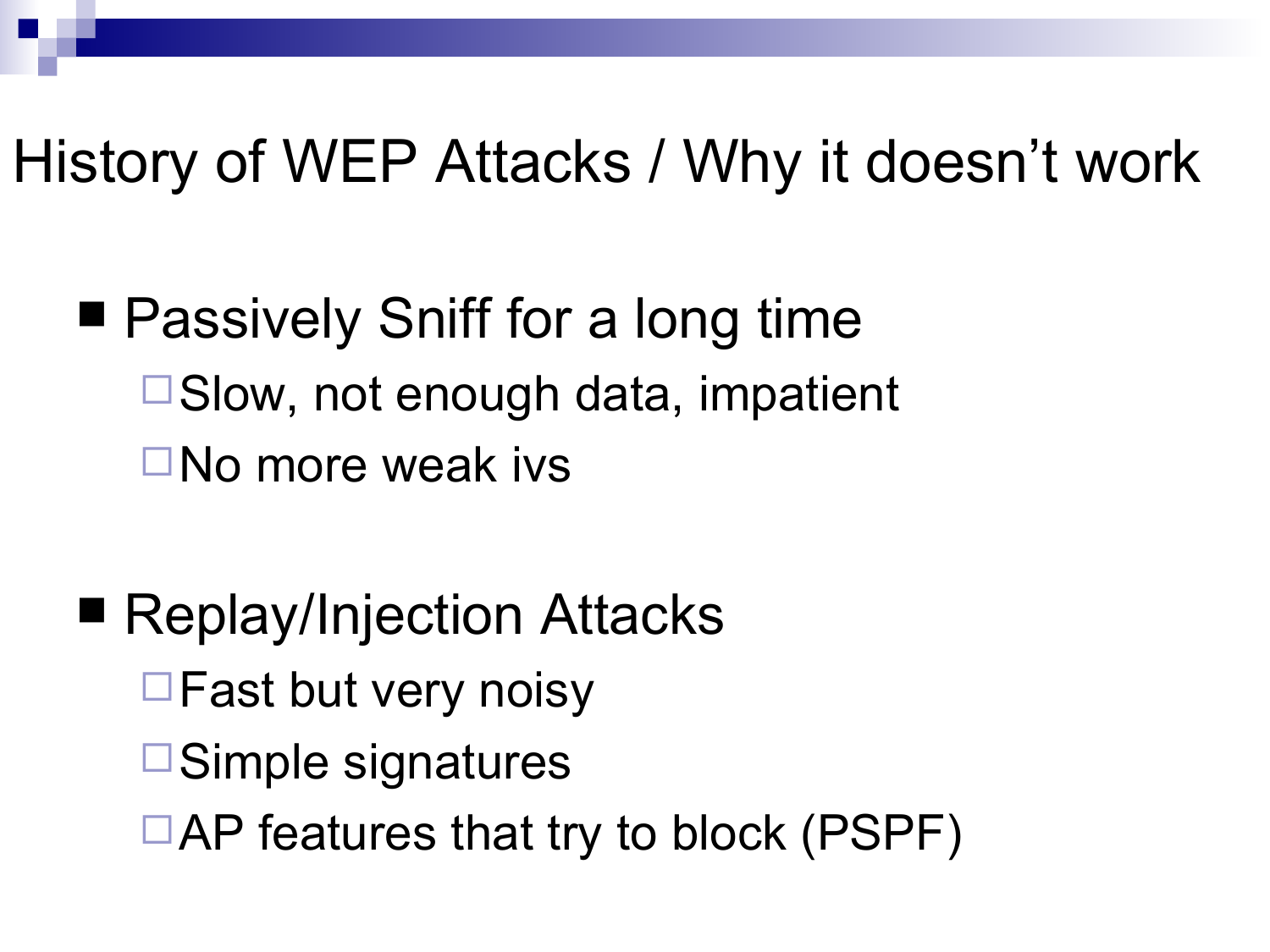#### History of WPA Attacks / Why it doesn't work

#### ■ Pre-shared key

- $\Box$  Requires catching both sides of a quick handshake
- $\Box$  Must be in range of client and AP

#### ■ Enterprise

- $\Box$  Nearly impossible to crack passively
- Most EAP types are difficult (at best) to MiTM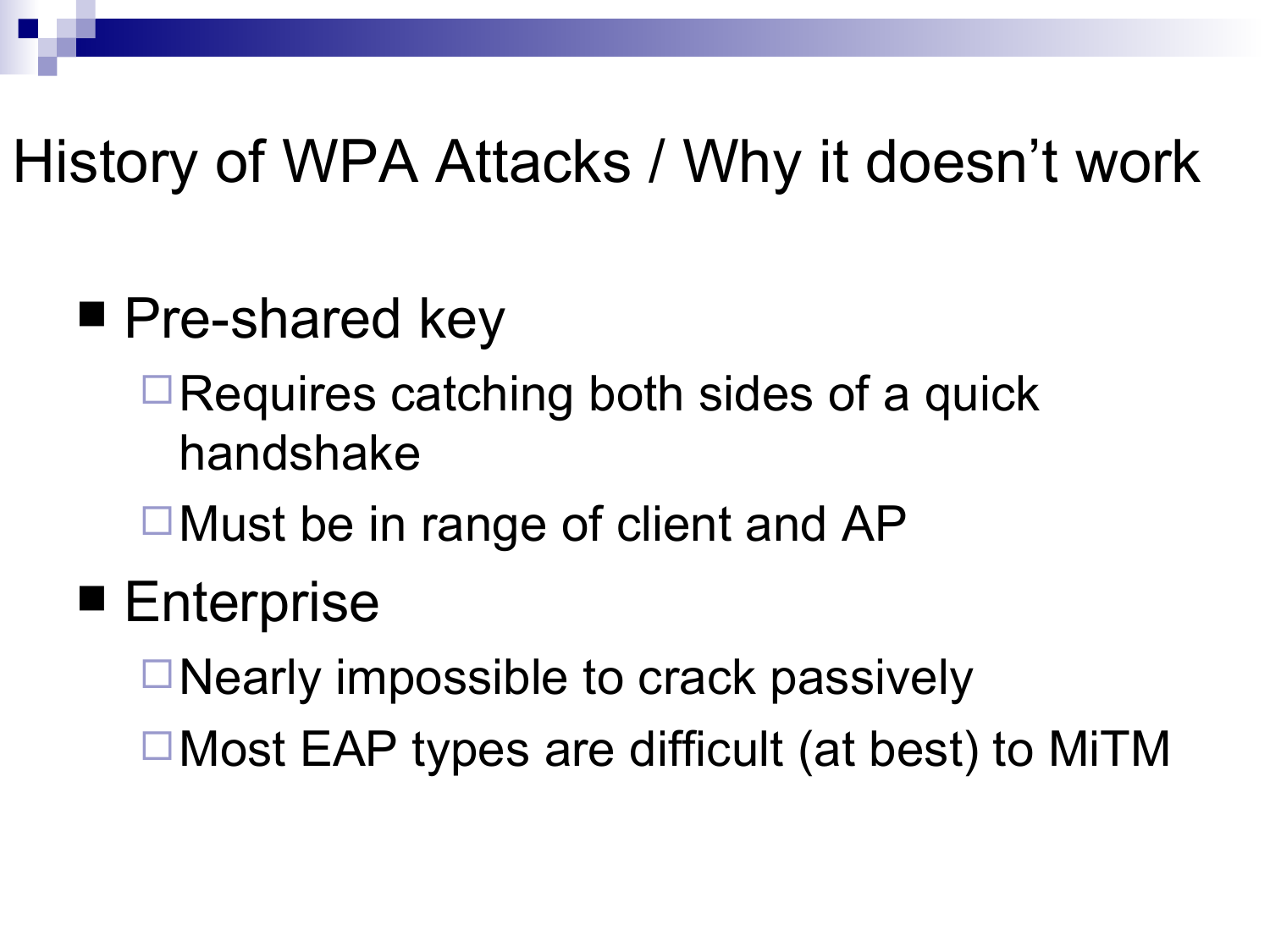### The Well Guarded Door

- Nearly 100% of attacks focus on the AP
- APs are getting more and more secure
- New features built into AP
	- □PSPF / Client Isolation
	- **□ Strong Authentication / Encryption**
	- □ Lightweight controller based architecture
- APs are no longer the unguarded back door  $\Box$  Well deployed with for thought for security  $\Box$  Well developed industry best practices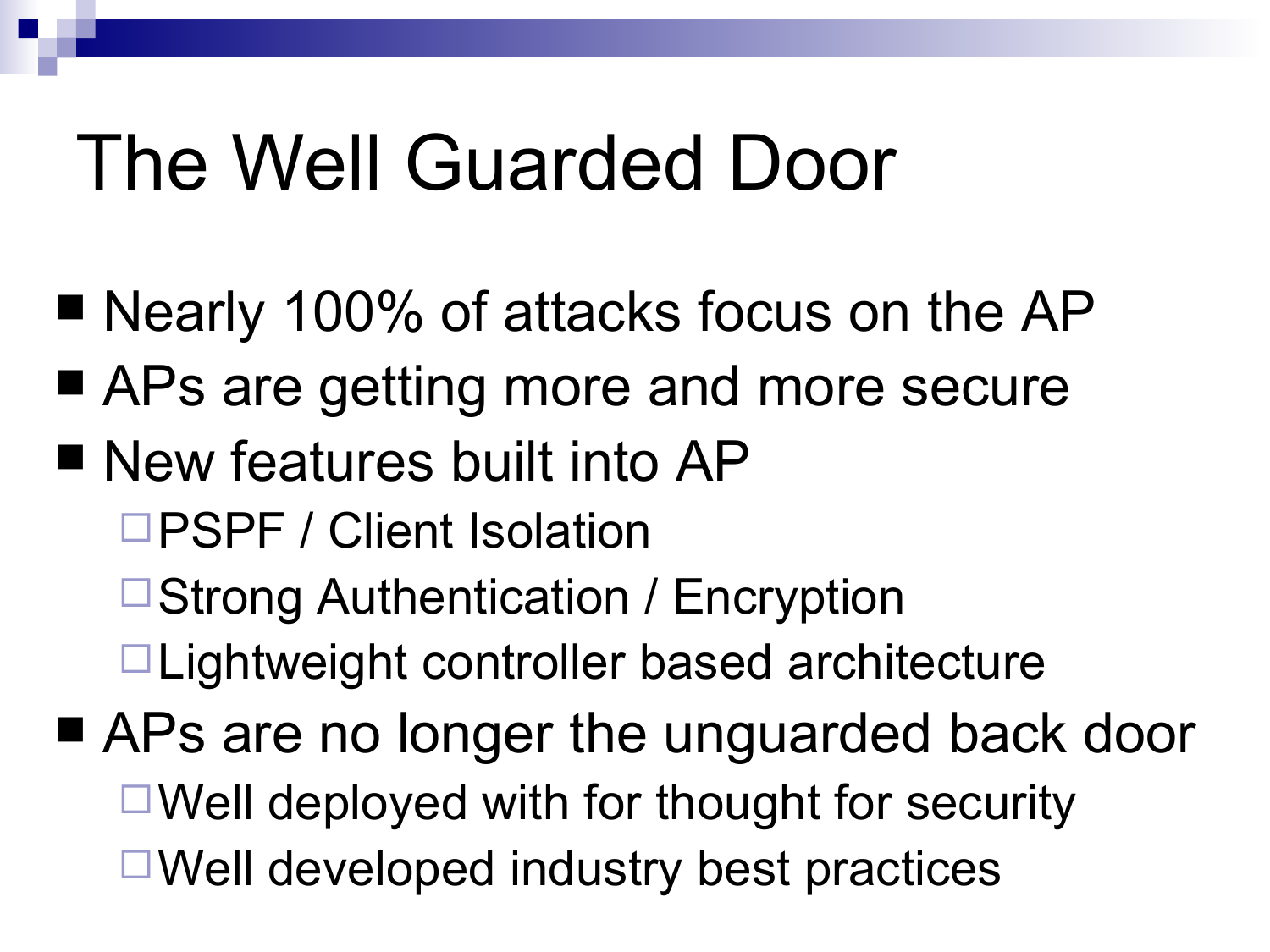#### Take the Path of Least Resistance Attack the Clients!

- Tools have slowly appeared recently
- **Difficult to use**
- Odd requirements to make function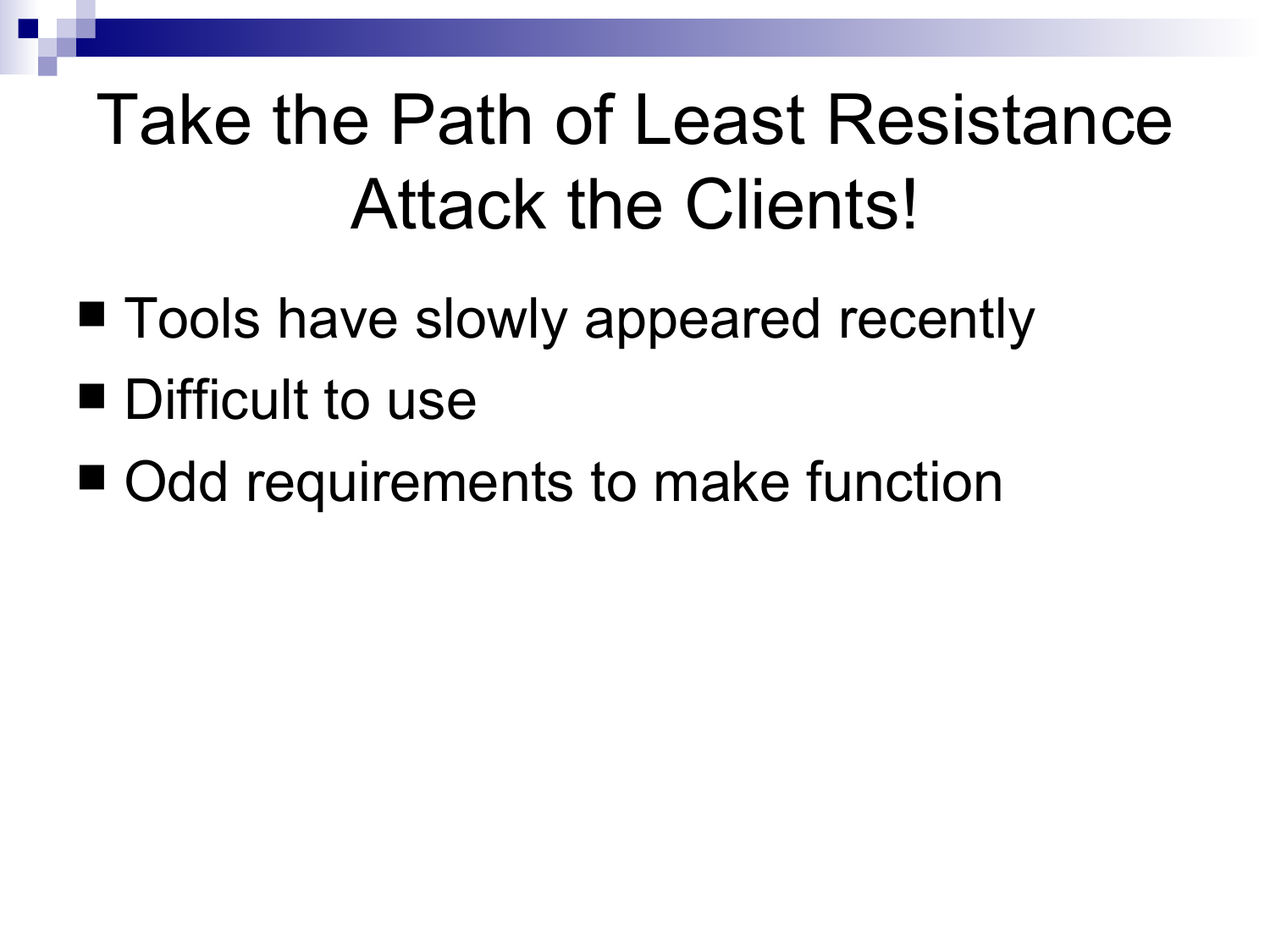## Attacking Client WEP Key

- Wep0ff
- Caffe-Latte
- Caffe-Latte Frag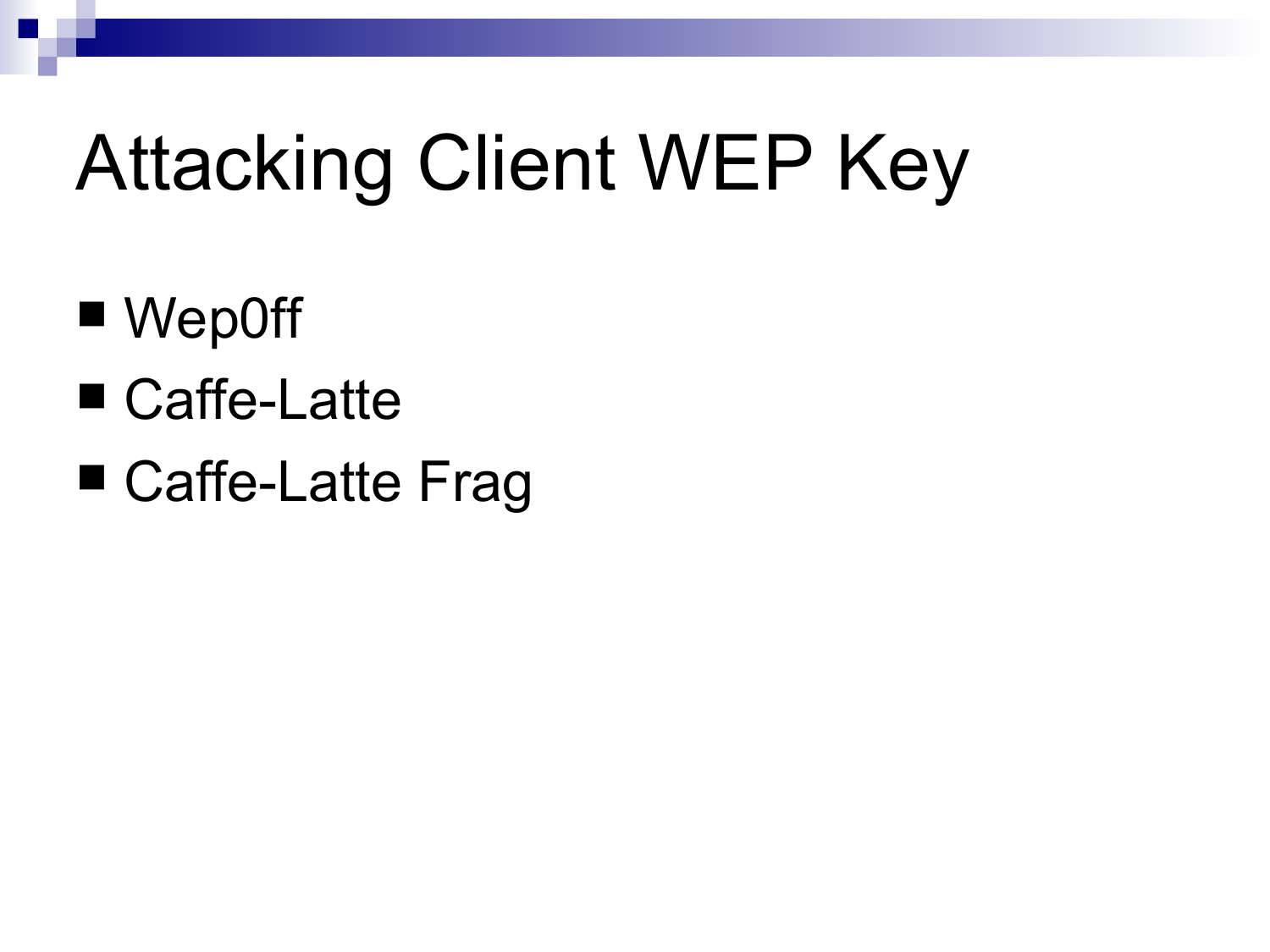## Attacking Client WPA Key

#### ■ WPA-PSK

 $\Box$  No public implementation

#### WPA-ENT

- Freeradius-wpe (thanks Brad and Josh!)
- □Requires hardware AP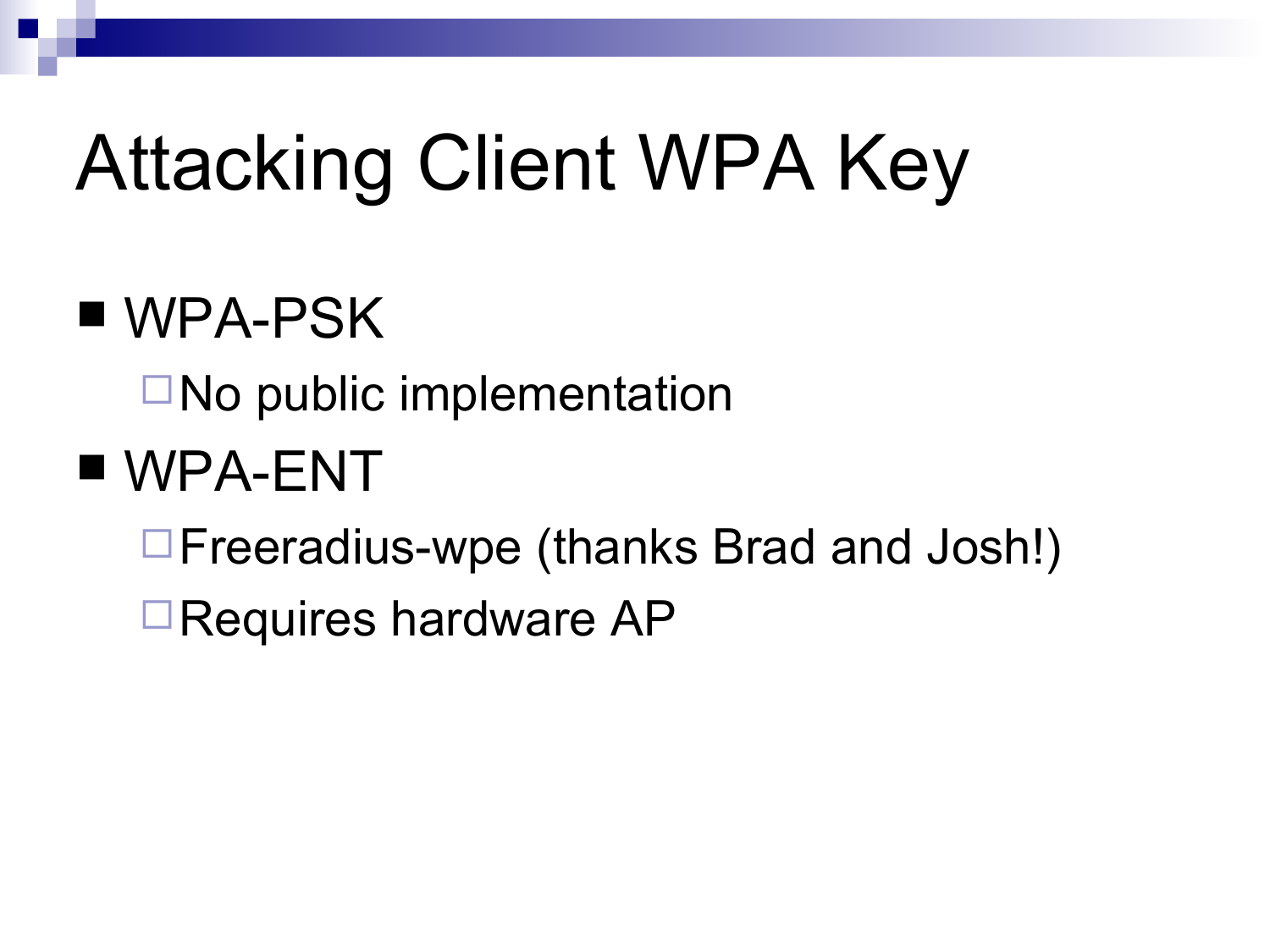## Attacking the Client

- Many Separate Tools
- Difficult to configure
- **Typically sparsely documented**
- Odd requirements and configurations

Until now…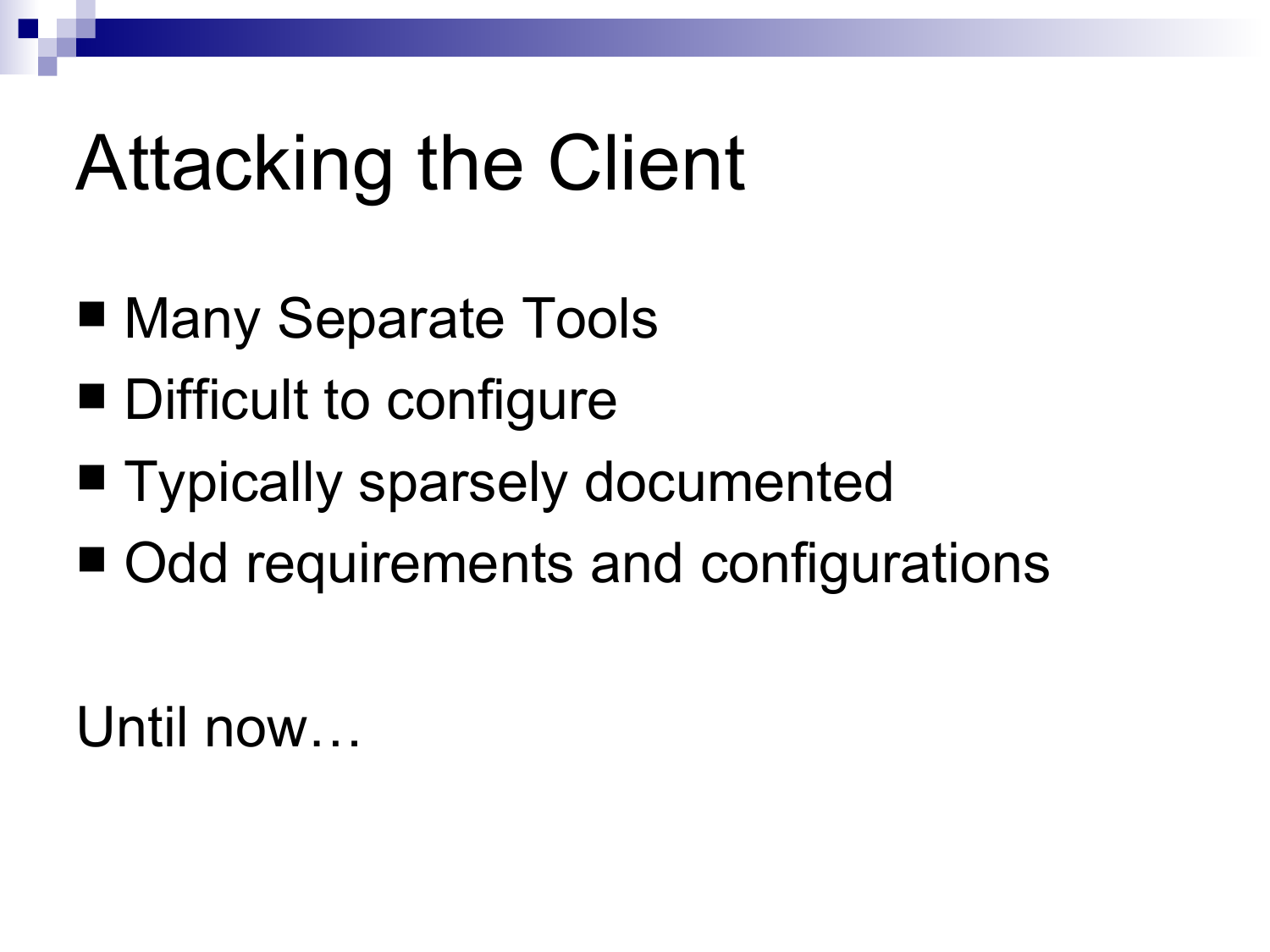### Introducing Airbase-ng

- Merges many tools into one
- New and improved, simplified implementations
- Full monitor mode AP simulation, needs no extra hardware
- Easy, fast, deadly (to encryption keys at least)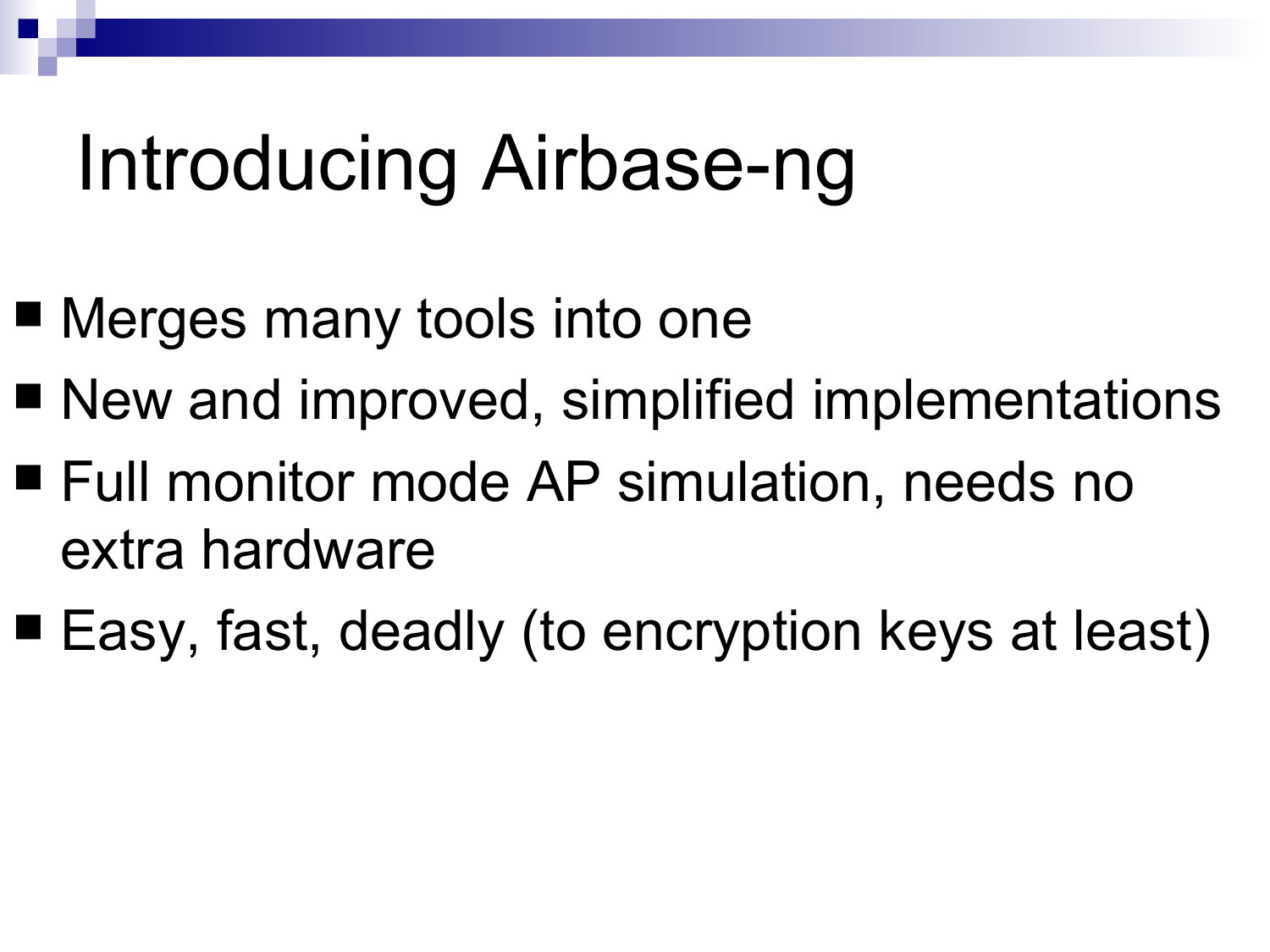## Airbase-ng Demo

- Evil Twin / Honey Pot
- $\blacksquare$  Karma
- WEP attacks
- WPA-PSK attacks
- WPA-Enterprise attacks (if completed in time)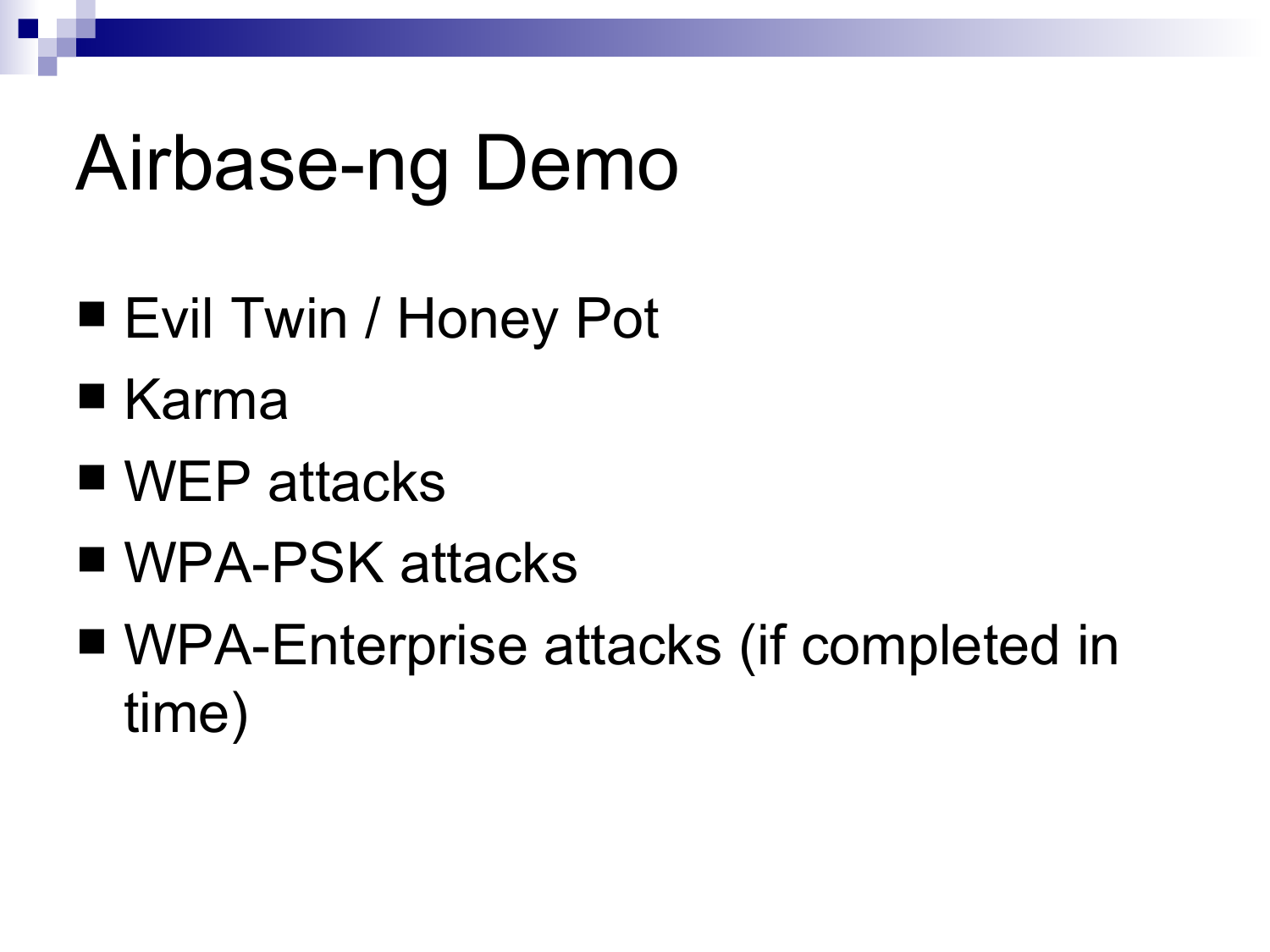### What are you, a blackhat?

- No seriously, this doesn't promise a win
- There are ways to defend as well
- APs are finally being configured securely, now clients must be as well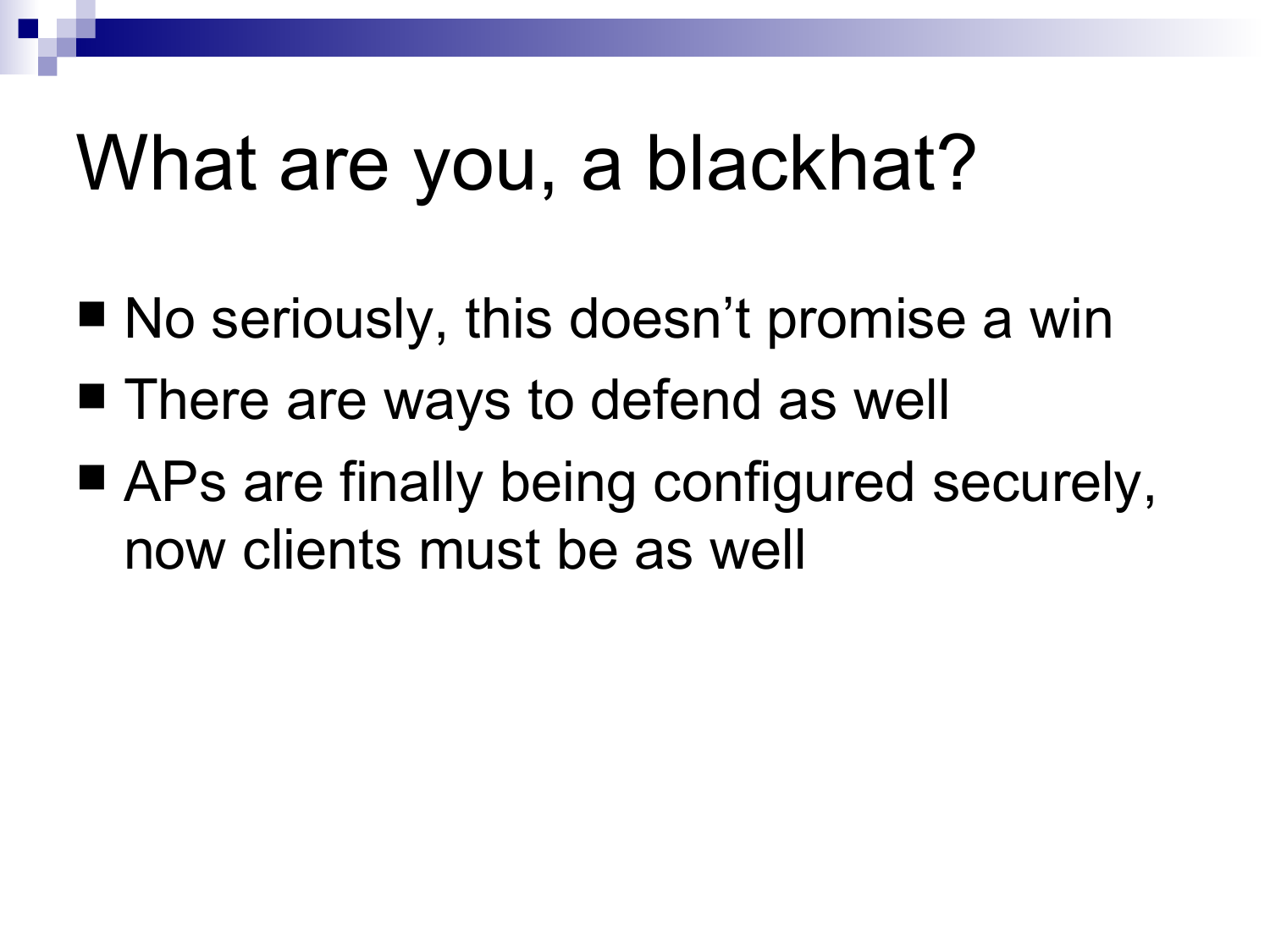## Simple Defenses

- **Proper Secure Client Configurations**
- Check the right boxes
- GPO
- (Still in process of completing this section, please download final slides from link at the end of presentation)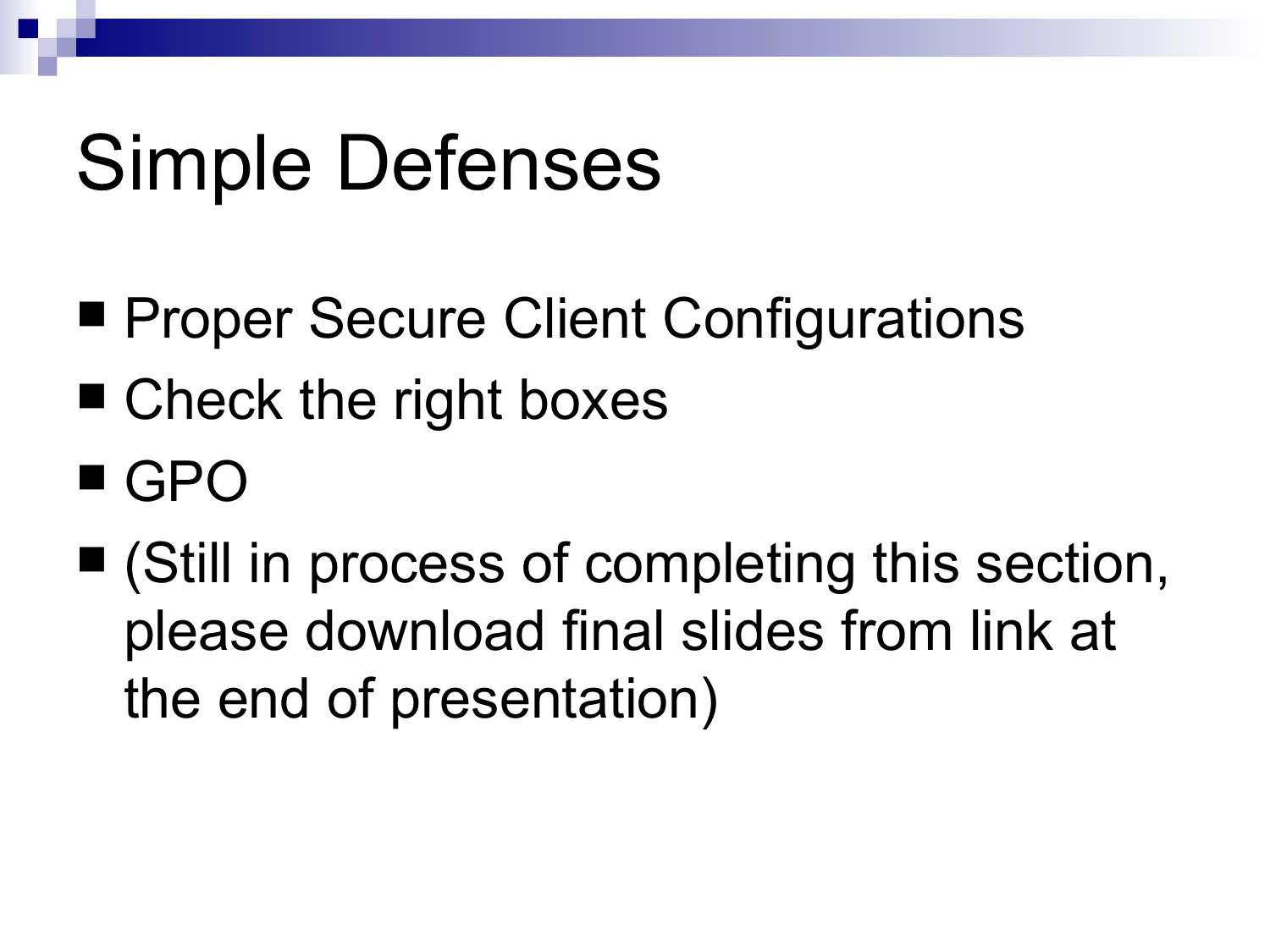### Beyond the Basics

- Wireless Intrusion Detection and Prevention
- Systems designed to detect attacks and sometimes even prevent them
- (Full explanation of WIPS systems and features will follow, with no vendor bashing, however Rick is still gaining permissions required by his employer so this section will be left uncompleted for now)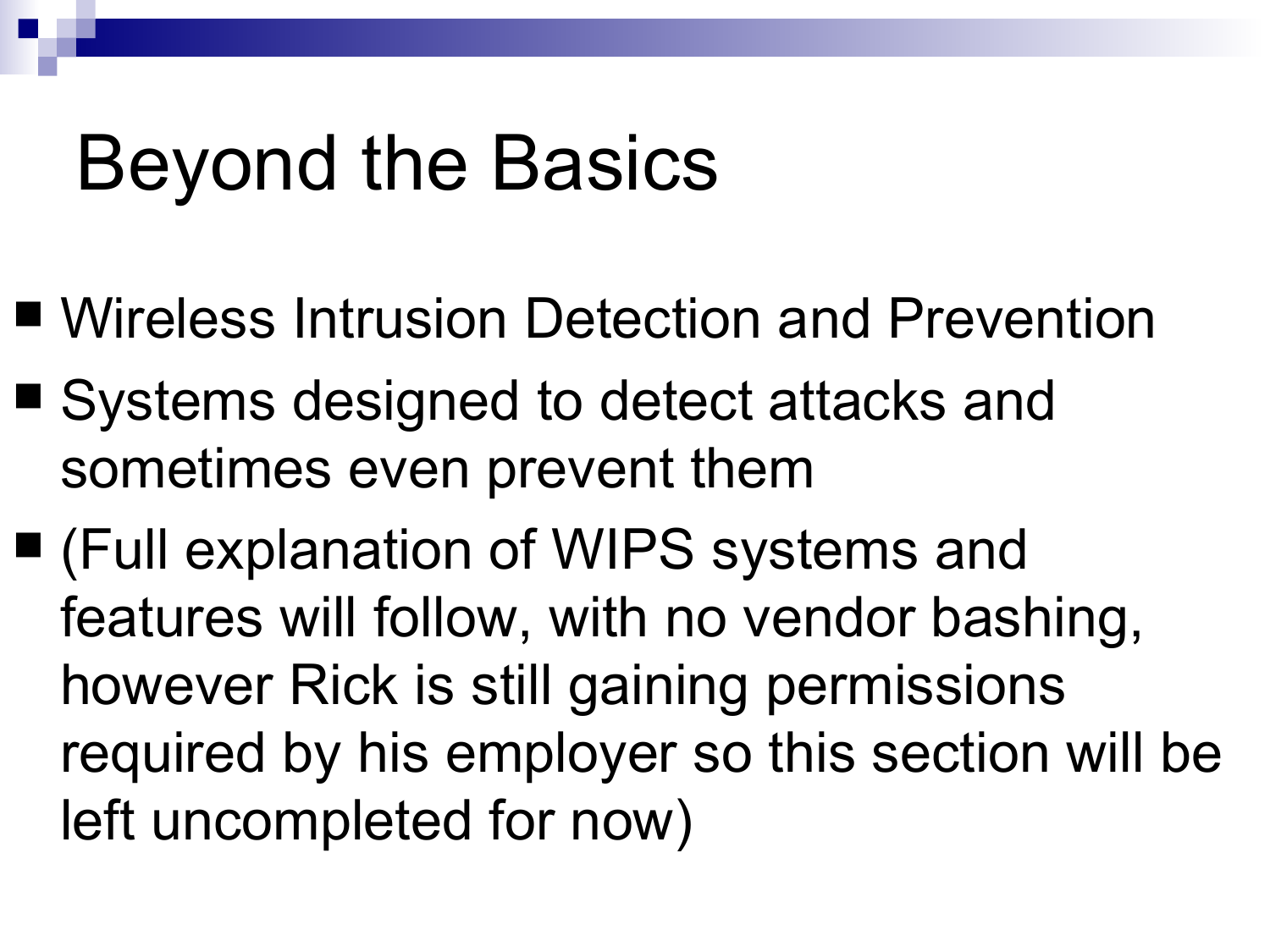### A Step Beyond Crazy

■ WiFi Frequencies  $\Box$ .11b/g 2412-2462 (US) .11a 5180-5320, 5745-5825 (US) ■ Does this look odd to anyone else?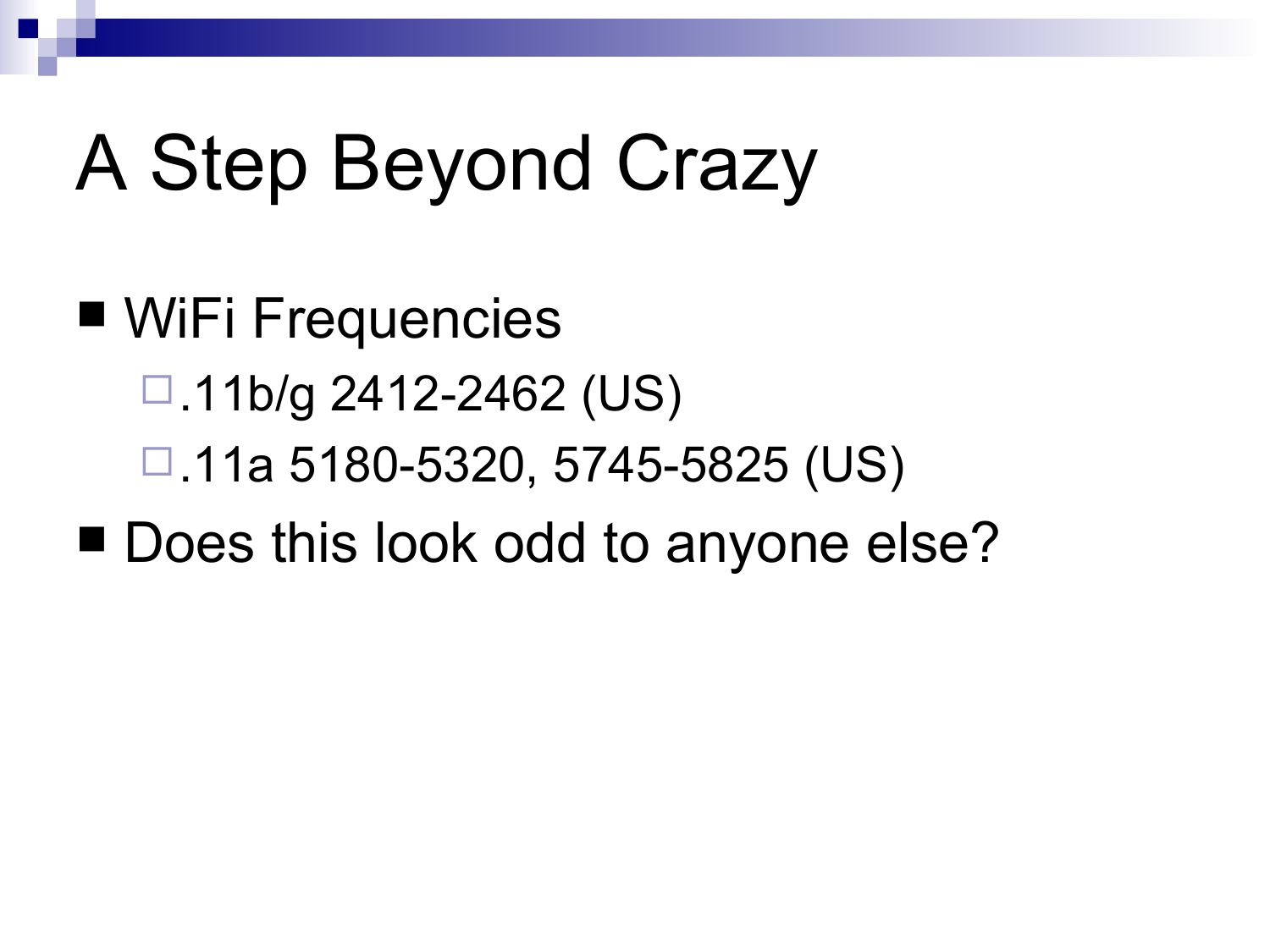### Licensed Bands

- Some vendors carry licensed radios
- Special wifi cards for use by military and public safety
- **Typically expensive**
- Requires a license to even purchase
- **Figuencies of 4920 seem surprisingly** close to 5180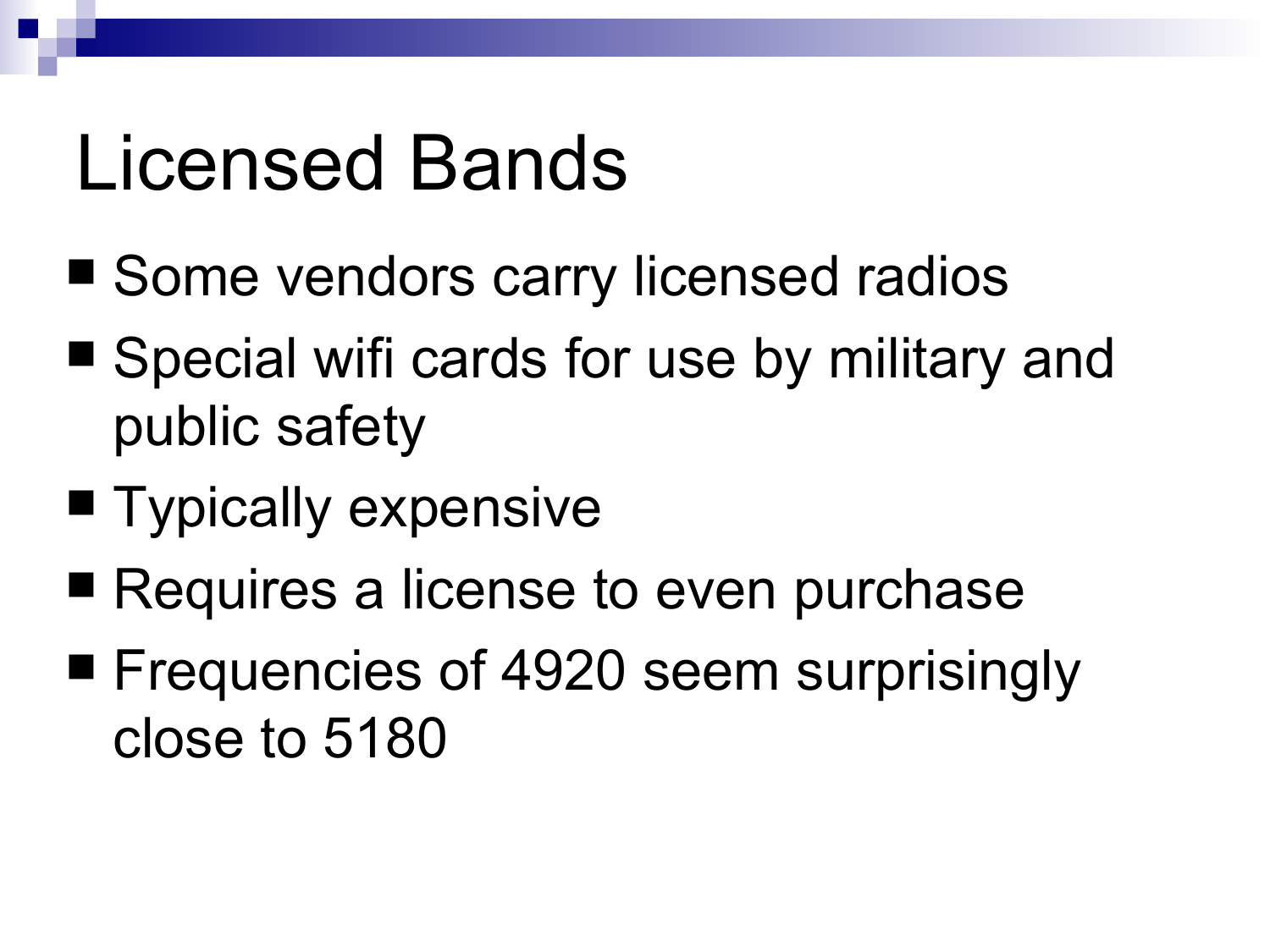### Can we do this cheaper?

- Atheros and others sometimes support more channels
- Allows for 1 radio to be sold for many purposes.
- Software controls allowed freqencies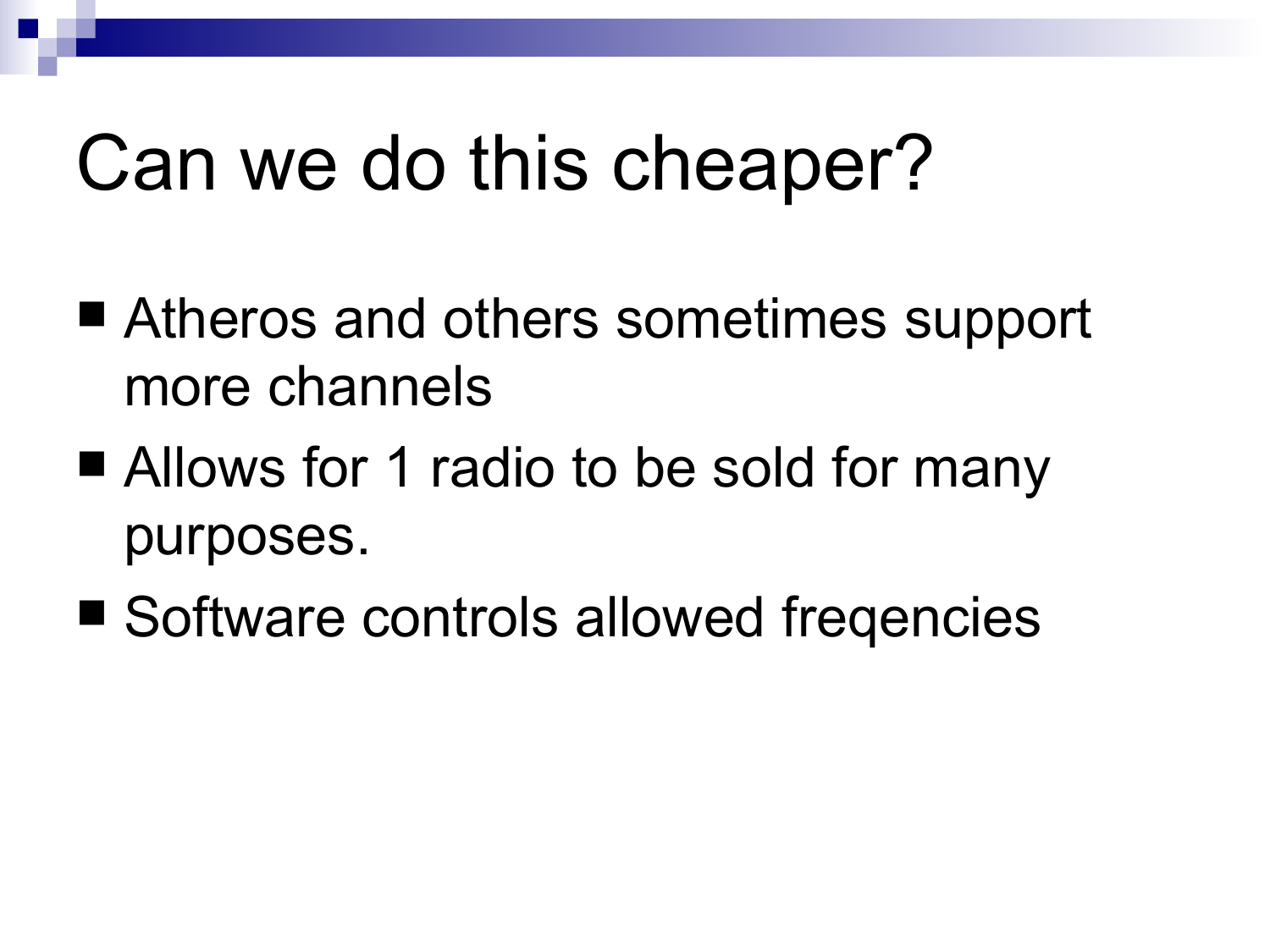## Who Controls the Software?

- $\blacksquare$  Sadly, typically the chipset vendors
- Most wifi drivers in linux require binary firmware
- This firmware controls regulatory compliance as well as purposing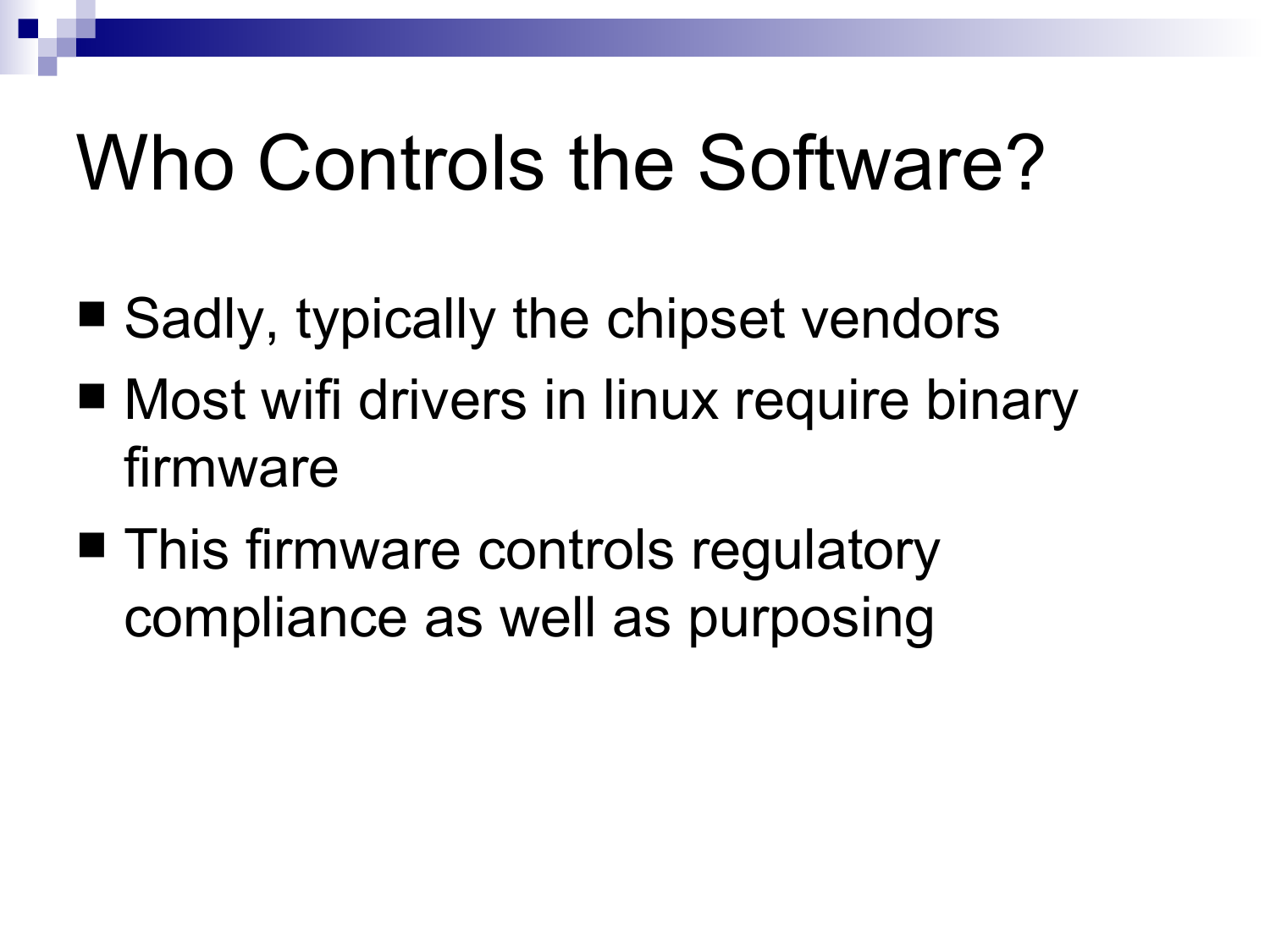#### What can we do?

- Fortunately, most linux users don't like closed source binaries
- **For many reasons, fully open sourced** drivers are being developed
- As these drivers become stable, we can start to play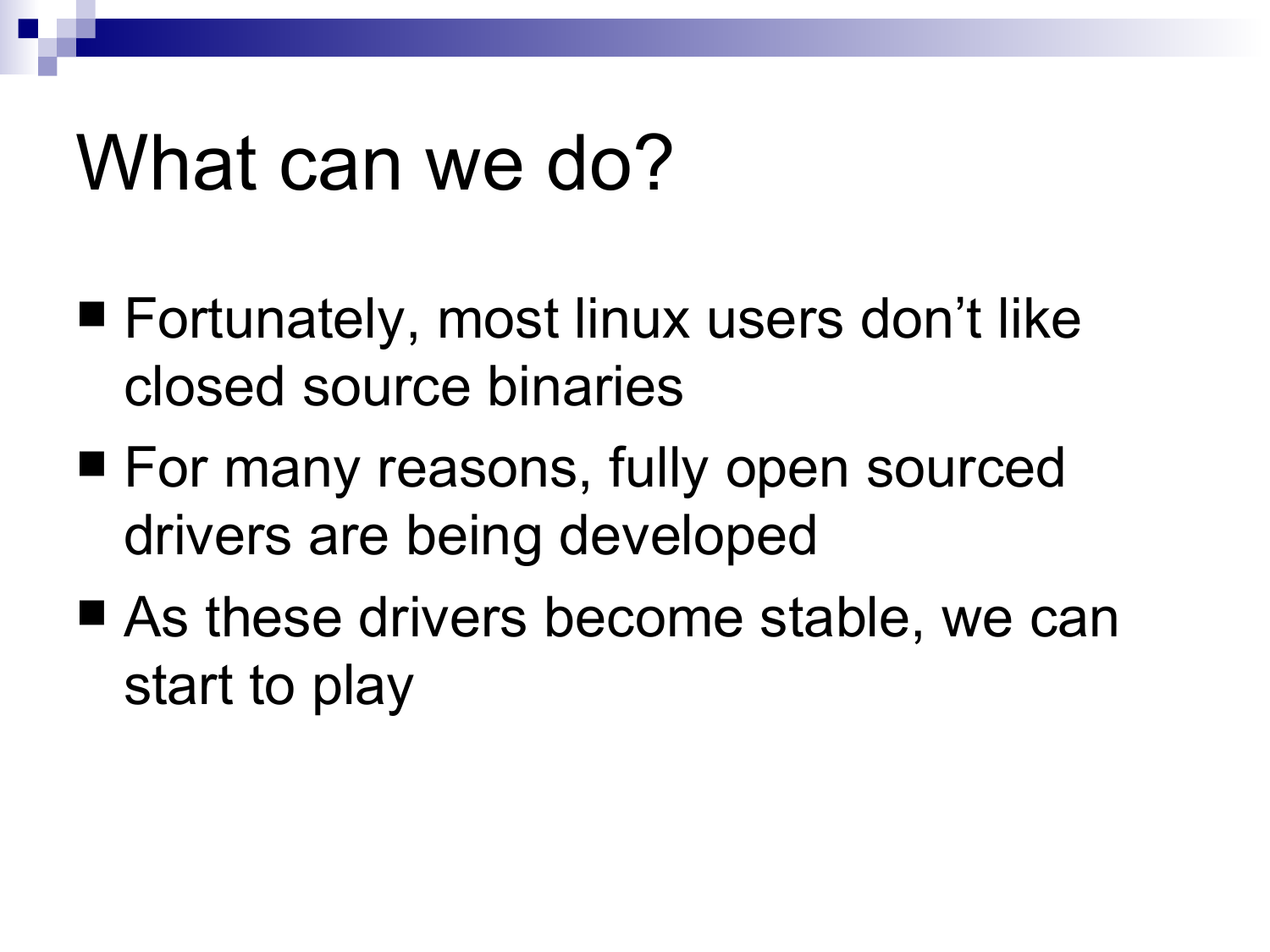## Let's Play…

- Madwifi-ng is driven by a binary HAL
- Ath5k is the next gen fully open source driver
- Kugutsumen released a patch for "DEBUG" regdomain
- Allows for all supported channels to be tuned to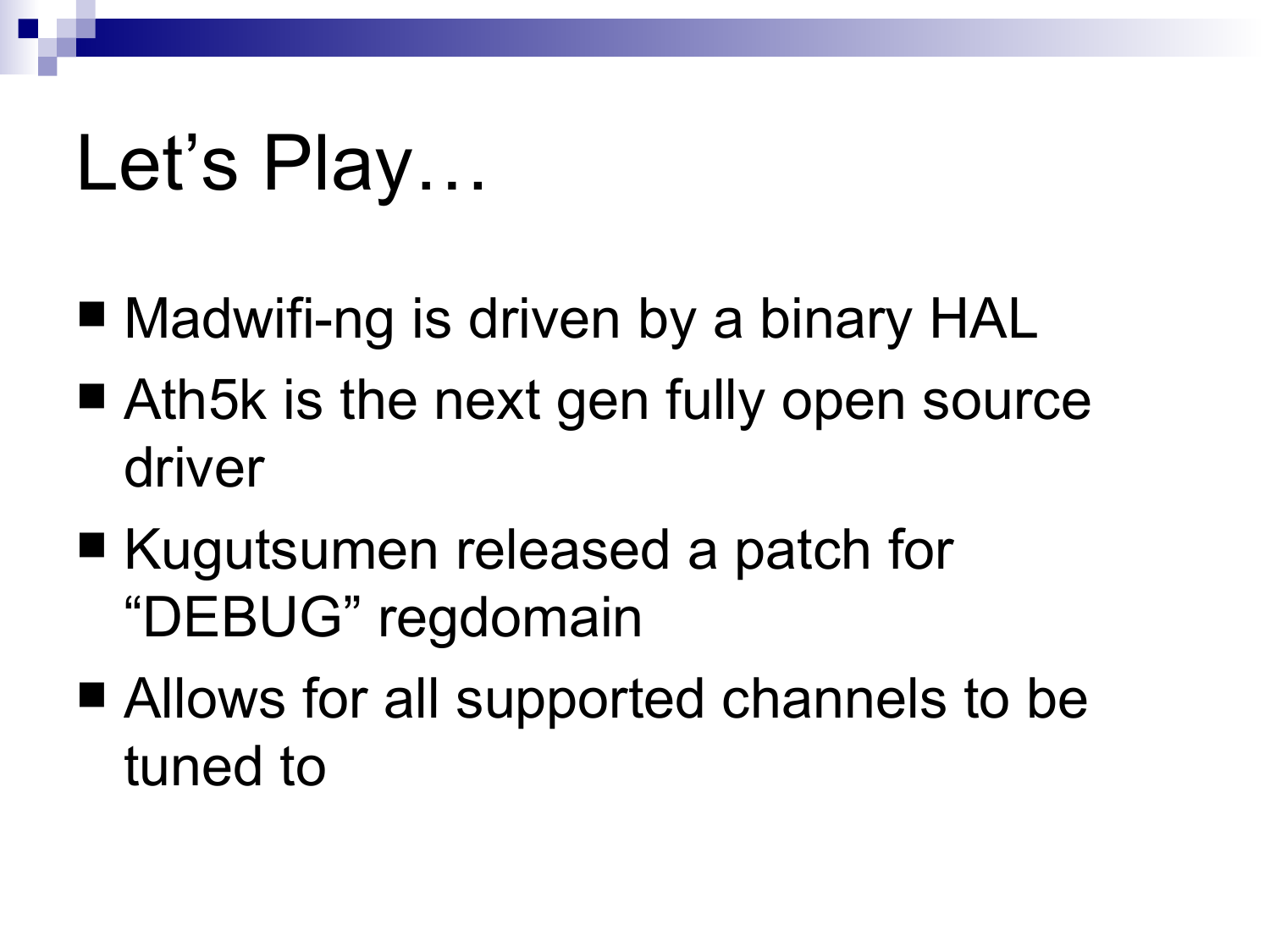## New Toys

### ■ Yesterday  $\Box$ .11b/g 2412-2462 (US) .11a 5180-5320, 5745-5825 (US) ■ Today

.11a 4920-6100 (DEBUG)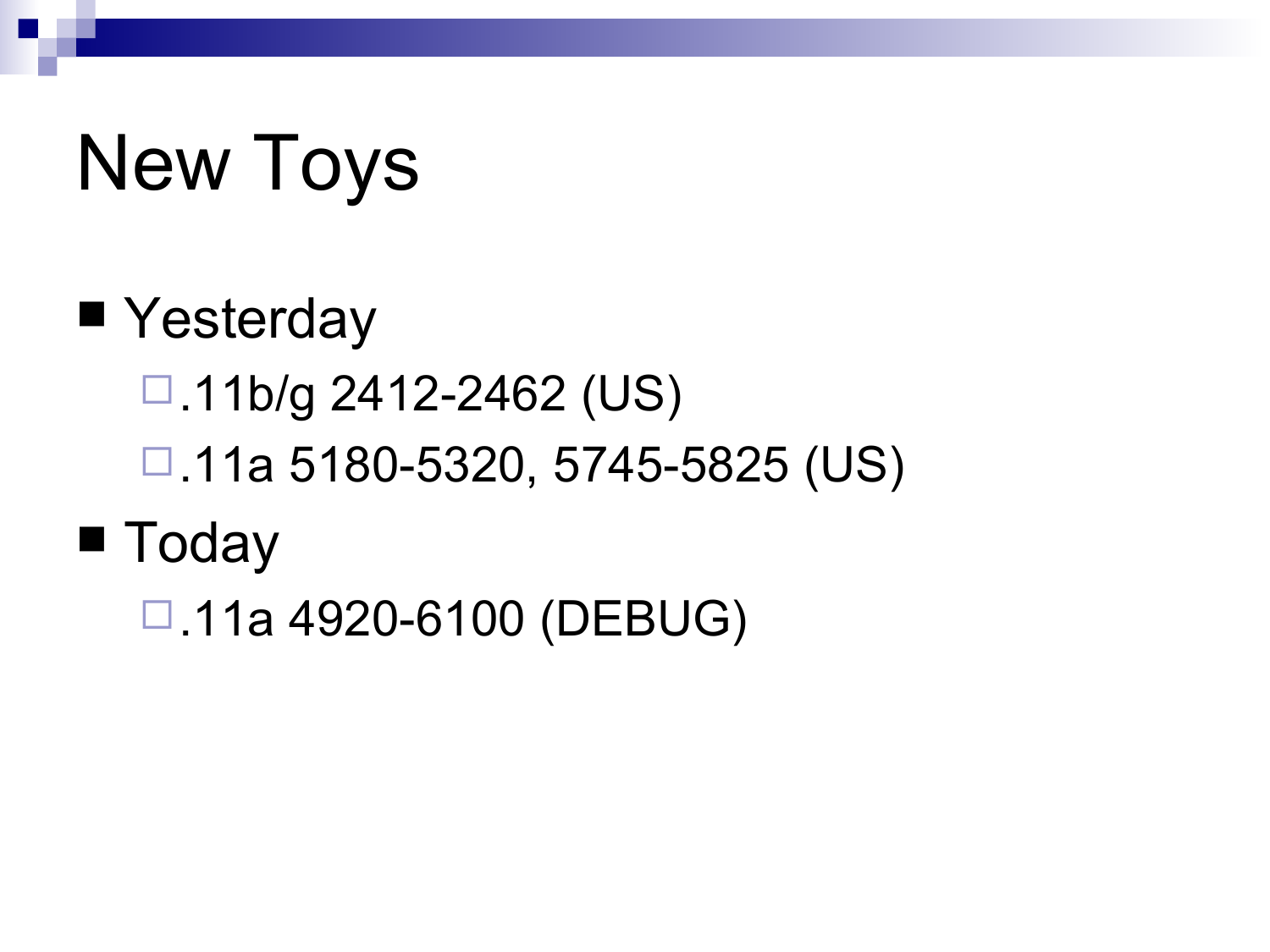#### What to do now?

■ What is on this new frequencies? (insert full image of frequency map)

■ But does it really work?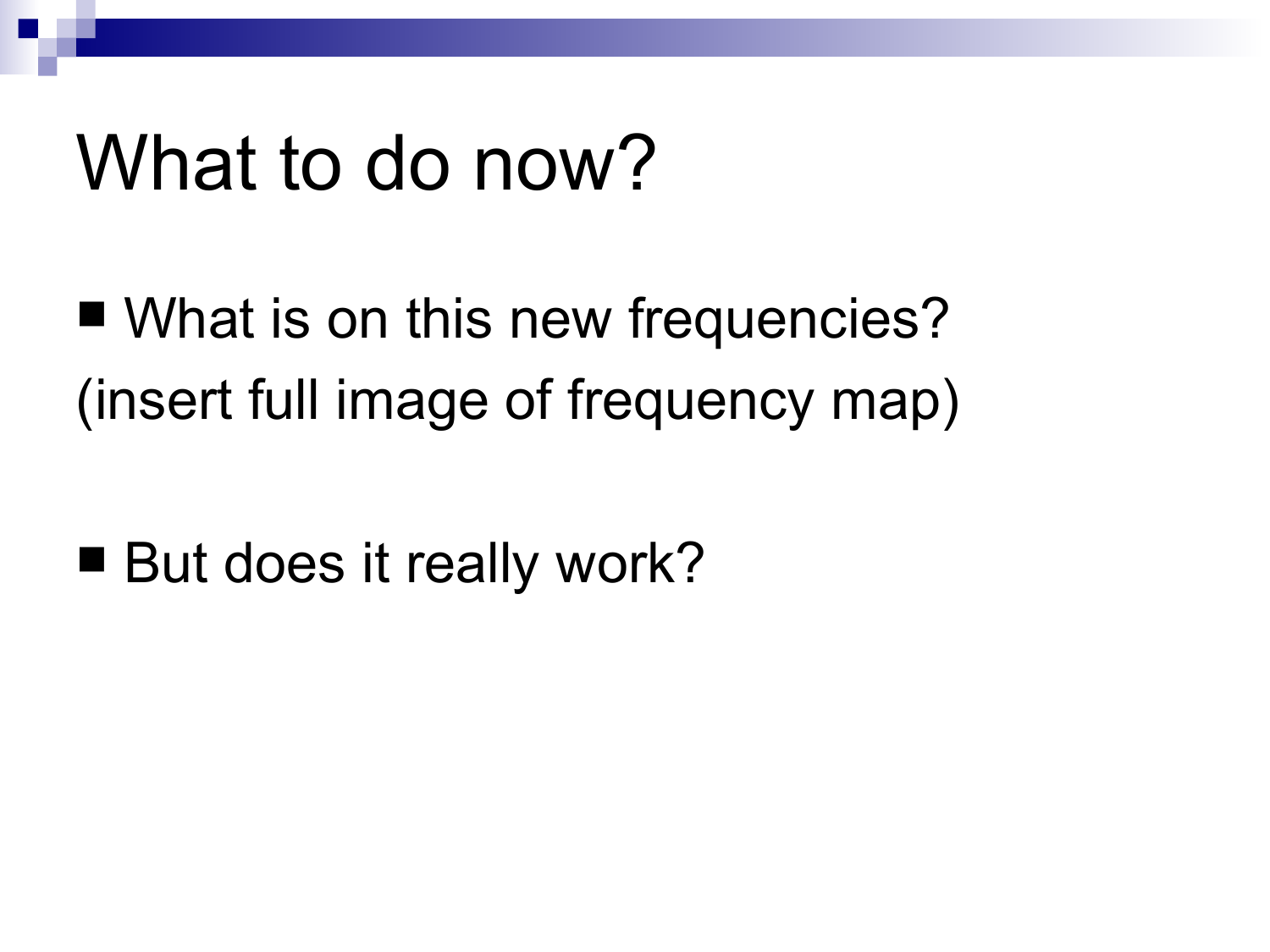## Spectrum Analyzer Demo

■ Fully tested frequencies  $\square$ (finish complete testing)

■ Warning: This may differ from card to card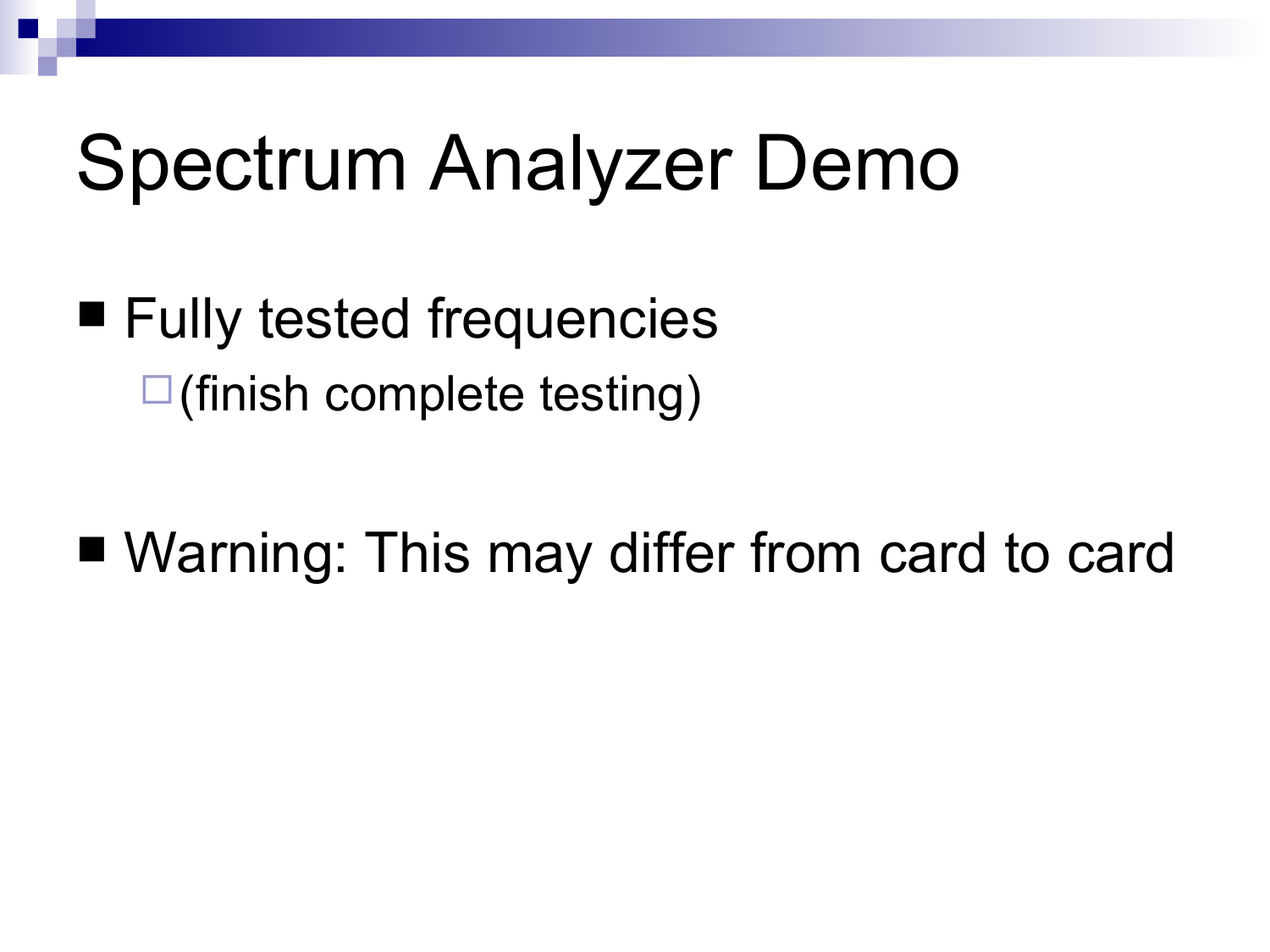### Limitations

- Many real licensed implementations are broken
- Card reports channel 1 but is actually on 4920MHz
- This is done to make is easy to use existing drivers
- This breaks many open source applications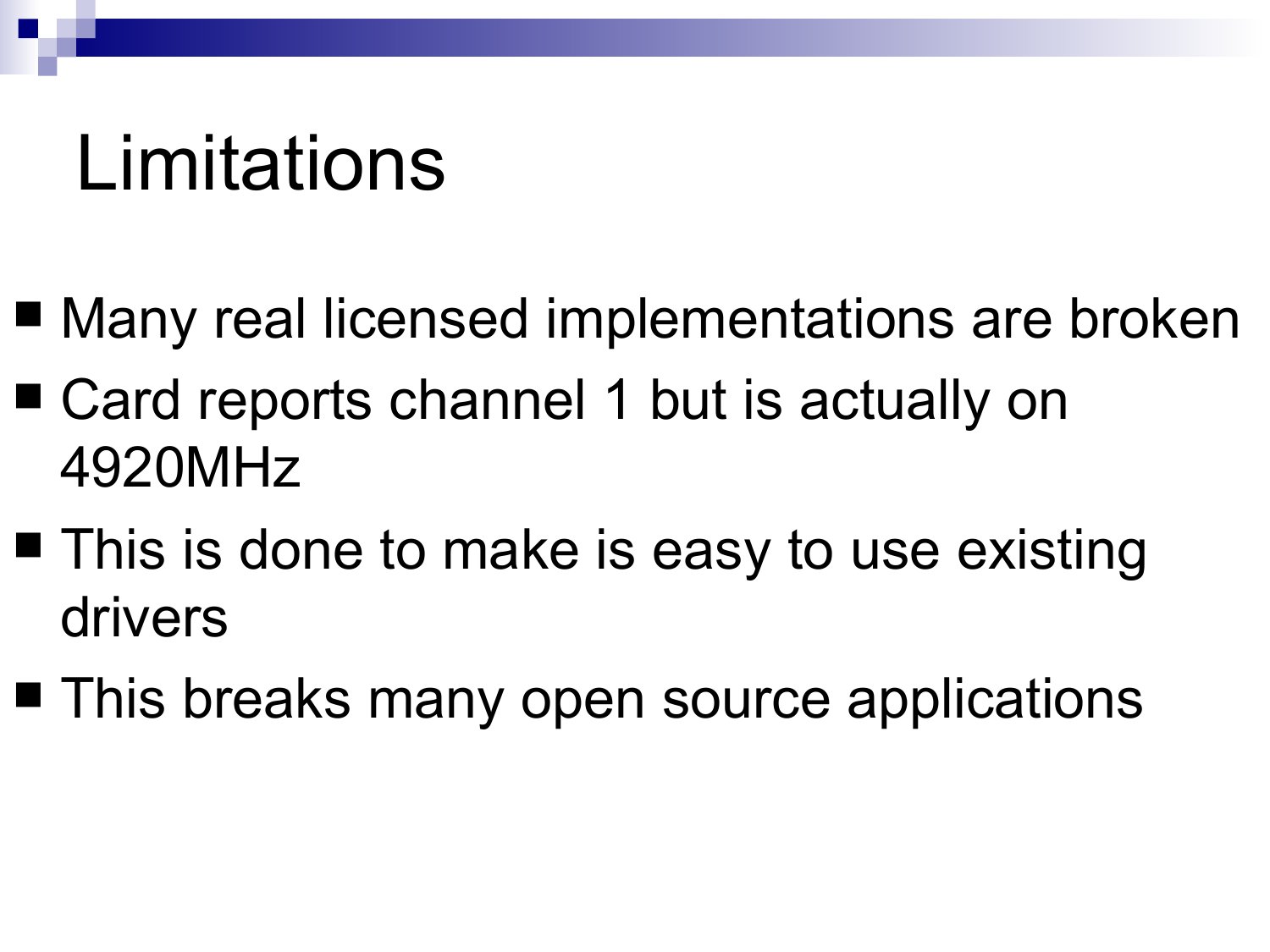## Airodump-ng

- Airodump-ng now supports a list of frequencies to scan rather than channels
- Only channels are shown in display, may be wrong
- Strips vital header information off of packet so data saved from extended channels is useless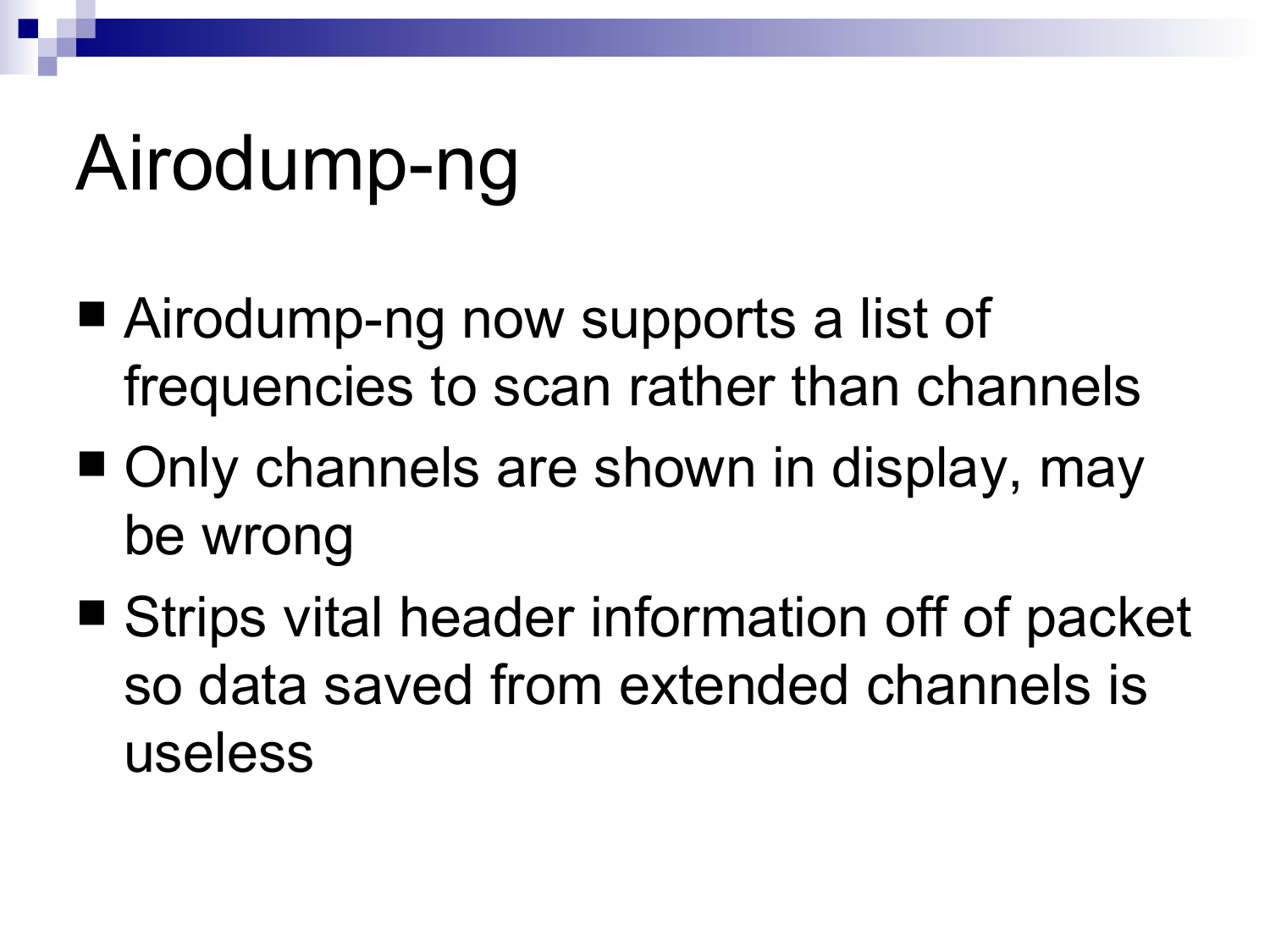### Kismet

- At time of writing is unable to handle most of the extended channels
- Displays channels not frequencies
- Does save usable pcap files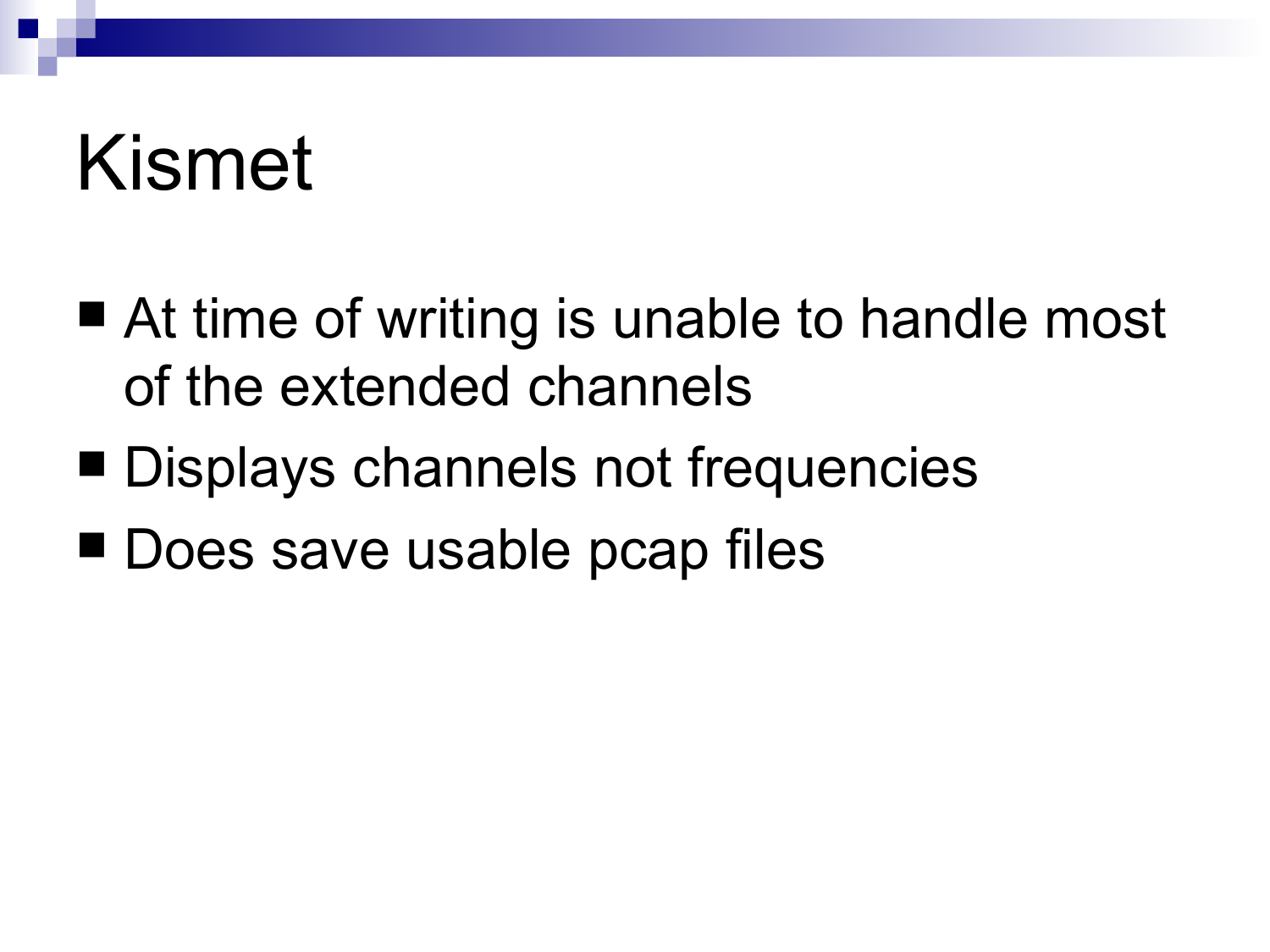#### Improvement Needed

- Sniffers are two trusting, they believe what they see
- Never intended to deal with oddly broken implementations such as channel number fudging
- Sniffers need to be improved to report more reality, and less assumptions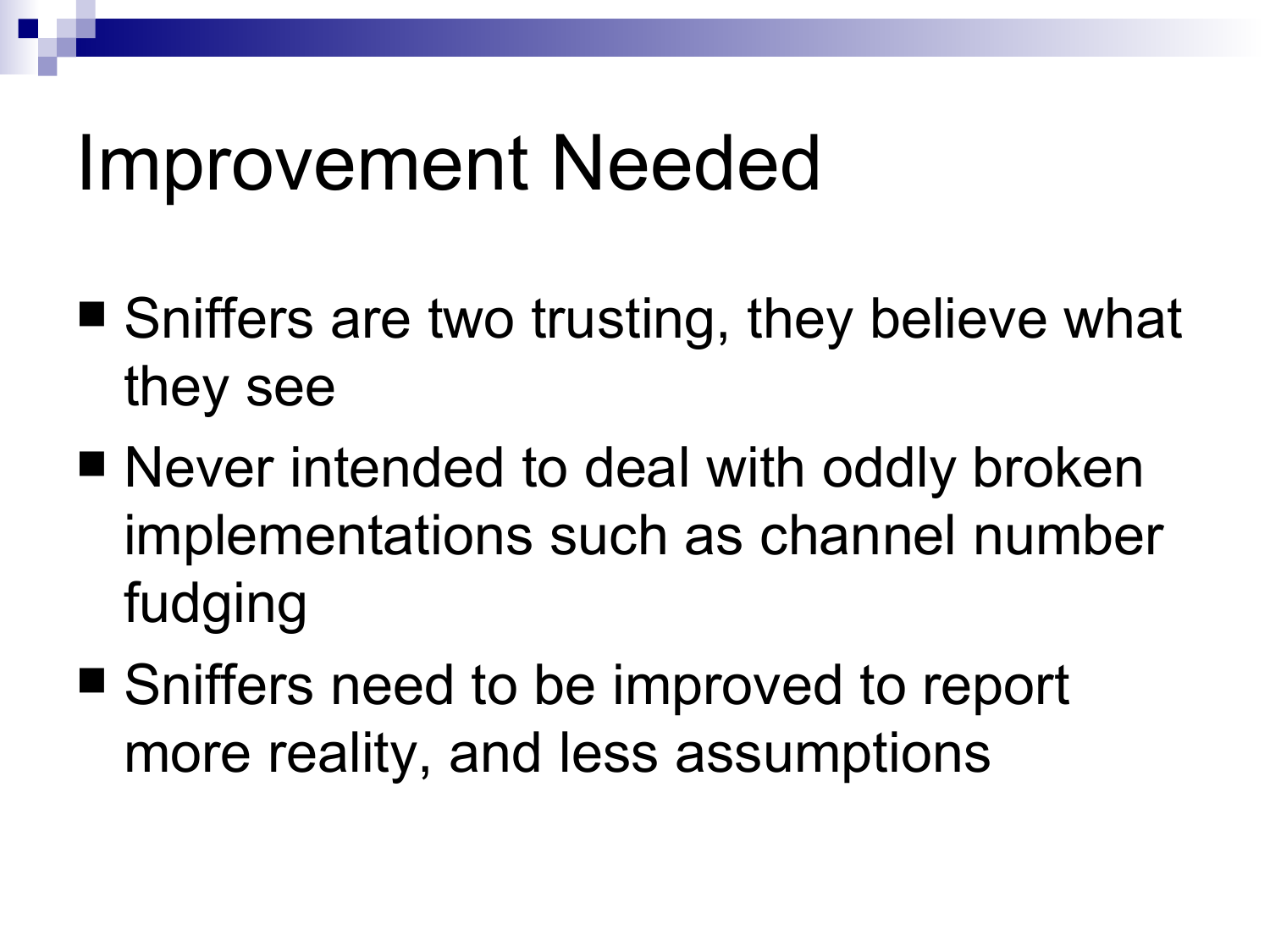## Final Thoughts

- Remember everyone here is a white hat
- Please use your new found knowledge for good not evil
- In the United States it is LEGAL to monitor all radio frequencies (except those used by cell phone)
- $\blacksquare$  Have fun...